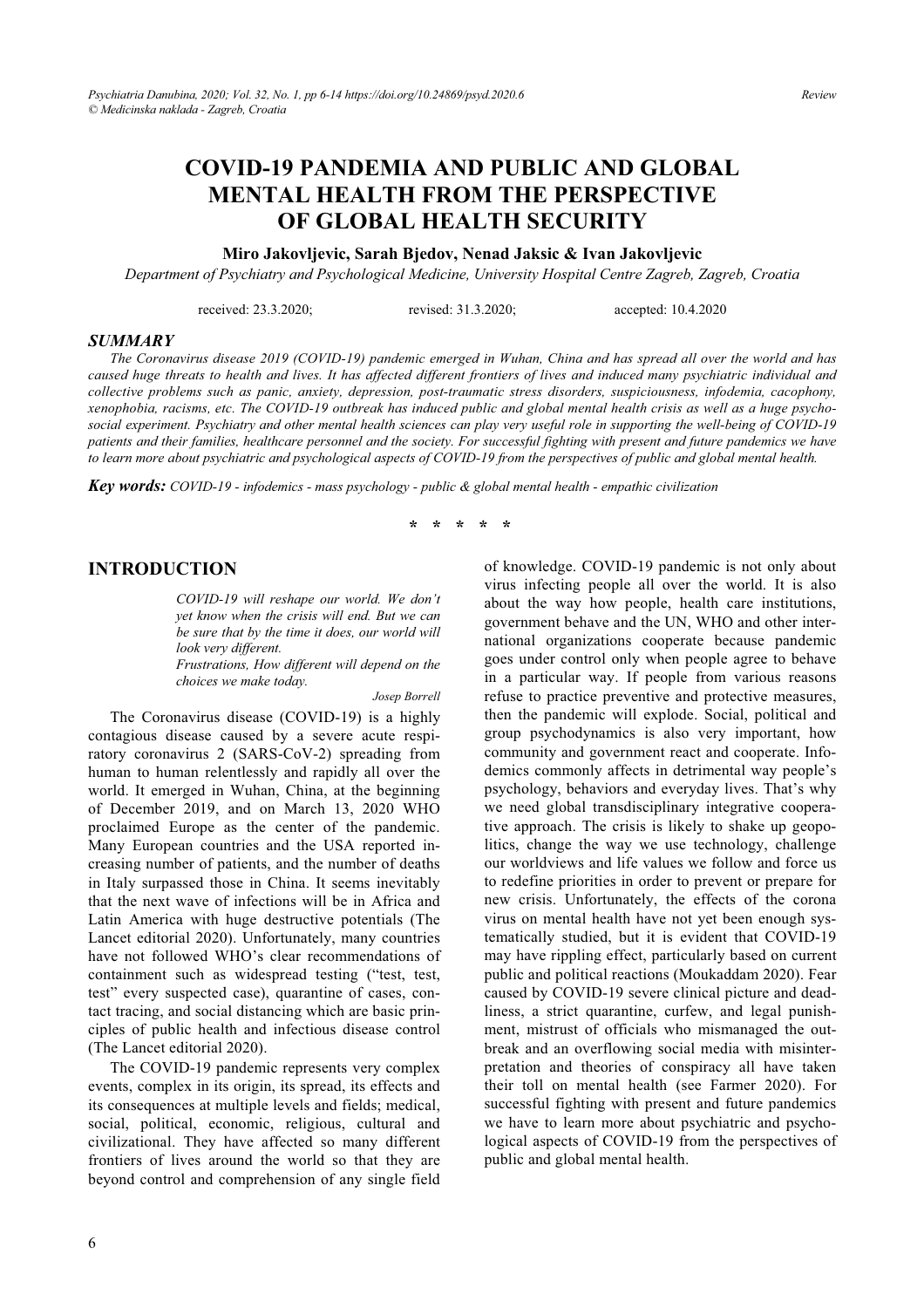# **INFODEMIA, MASS PSYCHOLOGY AND PANIC REACTIONS RELATED TO COVID-19**

*In a time of uncertainty, facts provide clarity In a time of anxiety, facts comfort In a time of misinformation, facts correct In a time of division, facts unite In a time of crisis, facts matter most Facts first. The truth matters most. For a better world. CNN, March 28, 2020*

Human beings in general as well as health care workers in particular are feeling comfortable whenever we are able to recognize, explain, predict and control disease processes. In our Information Age, all important phenomena, ideas and information have some kind of "viral" nature, just the like corona virus. In negative sense, this increases uncertainty, confusion, dysfunctional behavior and fragility. Likewise viruses can influence on our brain and behavior, so do ideas and information. The powerful ideas are not necessary to be true. Infomania is the debilitating state of information overload in community. At the individual level infomania refers to an obsessive need to constantly check social media, online news and frantically exchange emails to acquire information and make sense of what happens. The rapid spread of infectious disease to a large number of people is usually followed by a specific kind of epidemic known as an infodemic: the rapid spread of information of all kinds, including rumors, gossip, unreliable information, misinformation, theories of conspiracy, etc. According to Ioannidis (2020) the COVID-19 "may be a once-in-century evidence fiasco". Massive infodemic and collective perceptual bias has undermined and disrupted global efforts to fight COVID-19 and sowed pathogens of fear, prejudice, disgust, and xenophobia (Hu et al. 2020). Due to infodemics everyone has a private opinion and alternative truth, people may become confused, irrational, anxious, fearful, suspicious, xenophobic and prone to extreme behaviors.

At the beginning the COVID-19 had been compared with an ordinary flu. The Chinese doctor Li Wenliang was the first who alarmed that situation was serious, but he was accused by the Public Security Bureau as a whistleblower for spreading rumors (Hegarty 2020). Unfortunately, dr. Li Wenliang, 33 years old, died on February 7, 2020 as a victim of COVID-19. At the end of January, 2020 Chinese authorities quarantined the city of Wuhan with 11 million of inhabitants and several other areas involving over 60 millions of people. The World Health Organization declared COVID-19 pandemic on March 11, 2020.

In Europe the pendulum has swung from general denial, levity and jokes in January to mass hysteria and panic reactions near pandemonium now in March 2020. We have witnessed how mass hysteria and "panic can easily become self-fulfilling prophecy with demoralization and economic chaos cascading into a life-threatening catastrophe" (see Bursztajn 2020). A unique "infodemic" overflowing mis/information in social media and internet increases a major risk to public and global mental health during this COVID-19 crisis (Dong & Bouey 2020). According to Dong & Bouey (2020) mass psychological problems and major risks to public and global mental health are related to 1. the uncertain incubation period of the severe acute respiratory syndrome coronavirus and its possible asymptomatic transmission cause additional fear and anxiety; 2. the government's initial downplaying of the epidemic's severity eroded public trust in the government's decision-making transparency and competency; 3. the unprecedented large-scale quarantine measures in all major cities, which confine residents to their homes, are likely to have a negative psychosocial effect on residents; 4. the reports of shortages of medical protective supplies, medical staff, and hospital beds. According to the Chinese experience the significant decrease of distress was associated with the nationwide quarantine, medical supports and resources from all over the country, public education, strengthening individual protection, medical isolation, controlling of population mobility, reducing gatherings to stop the spread of the virus (Qiu et al. 2020). Social and spiritual capital in a community are very important elements of community resilience and anti-fragility during COVID-19 crisis periods.

Public relations and creative communication are crucial for pandemic management. Infodemiology as an important field of information science and epidemiology should address in time the pressing concerns for public health and policy decisions (Hu et al. 2020). According to the WHO (2018) there are 10 things important for successful communication: 1. build trust, 2. communicate uncertainty proactively, 3. engage communities, 4. message well, 5. establish and use listening and feedback systems, 6. use social media as appropriate, 7. risk communication operations require resources, 8. trust emergency risk communication as a strategic role, not an add-on, 9. establish coordination and information systems; 10. build capacity for the next emergency.

#### **Stigma, xenophobia and racism related to COVID-19**

*It's easy to blame, it's easy to politicize, it's harder to tackle a problem together and find solution together. Tedros Adhanom Ghebreyesus WHO Director-General* 

Stigma and xenophobia are two social and psychological aspects of the detrimental impact of pandemic infections. The links between epidemic risk, xenophobic behavior and the global economy have been described many times throughout history, as well as today. As the coronavirus spreads, so does xenophobia and racism. Stigmatized individuals and/or groups are usually objects of social avoidance, rejection, isolation, criticism, chicanery, physical violence and even elimination as well as refusing of healthcare, employment, education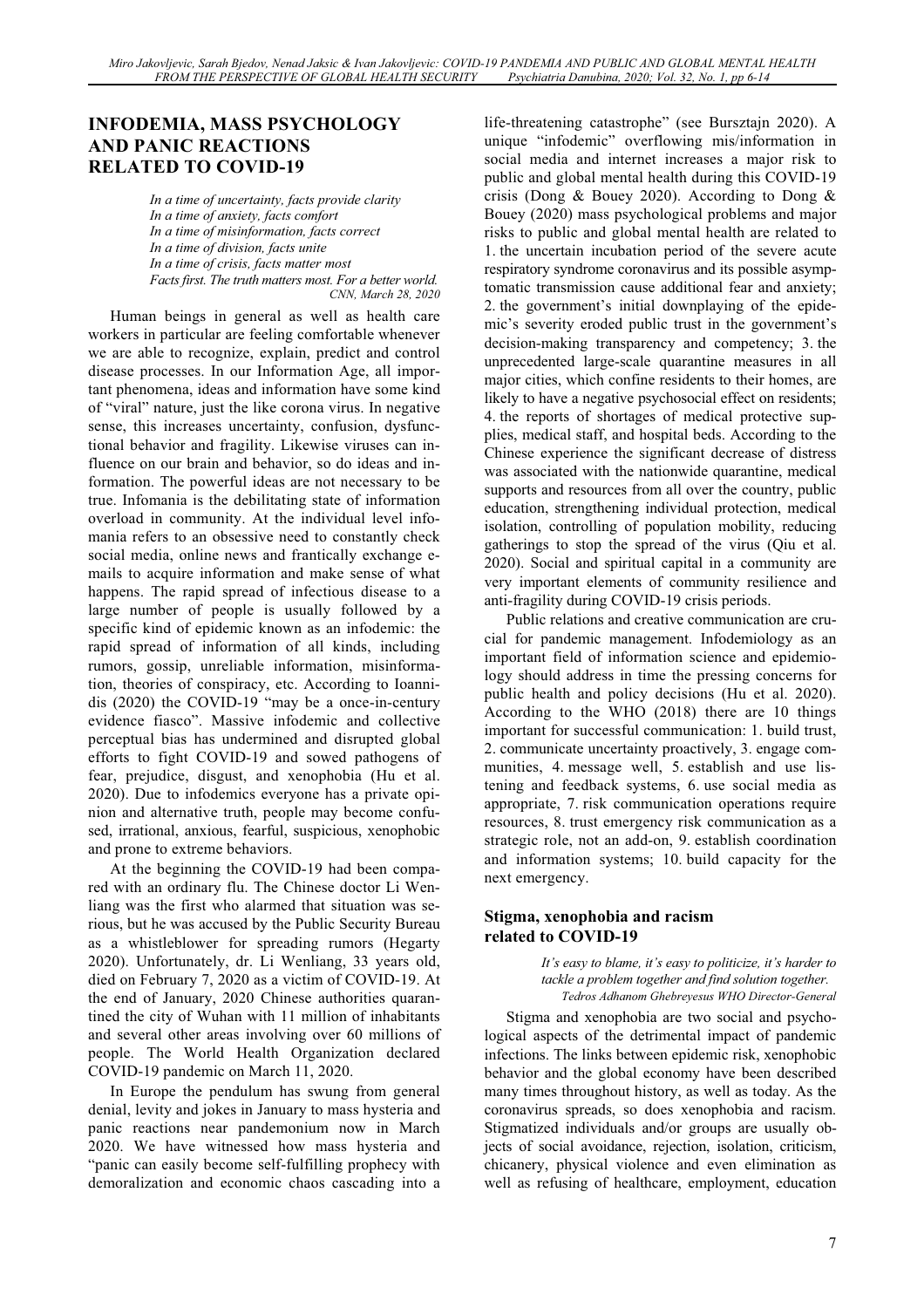and housing. Increased prejudice, xenophobia and racism in the forms of fear, suspicion, and hostility towards people from China have been registered in many countries, particularly in Europe, North America, and Asia-Pacific region (Wikipedia 2020). In the United Kingdom, Chinese people complain that they are victims of increasing levels of racist abuse, with cases of assaults reported. The Chinese Embassy in Germany informed a rise in cases against its citizens since the corona virus outbreak. In some middle schools near Paris children of Asian descent were ostracized and mocked over their origins. In China many residents of Wuhan and Hubei have reported experiencing discrimination based on their regional origin. Stigma may also occur after an individual has been released from quarantine. In some countries even some doctors who had travelled abroad were stigmatized at first, although their dignity was later protected. In many European countries, people from Italy, the center of Europe's corona virus expansion, have also experienced suspicion and xenophobia. Misinterpretations can also induce xenophobia and hostility. President Trump was criticized that his using the term "Chinese virus" could unfairly have stigmatized an entire nation and might encourage hostility toward Asian-Americans. Later he explained that he was not racist at all and that the corona virus came from China and that the Chinese government had some responsibility for the COVID-19 outbreak by hiding and then minimizing the outbreak. Stopping stigma and xenophobia is crucial issue because stigma affects individual and community resilience and mental health.

## **DIETROLOGIA, THEORIES OF CONSPIRACY, HYBRID WARS AND COVID-19**

*Global processes have become too complicated for any single person to understand. How then can you know the truth about the world, and avoid falling victim to propaganda and misinterpretation Yuval Noah Harrari 2018* 

Dietrologia (dietrology, behindology) depicted as the culture of suspicion ("key of the truth is in the secret history"), the philosophy of mistrust, the detection of true and hidden designs and meaning behind the apparent causes is an indispensable sport for many people producing different theories that postulate and indicate conspiracy and plot. However, dietrologia as a real search for the truth in the manner of preventive rationality and scientific thinking would be welcome. In our post-truth age with alternative truths and fake news, the many of the truths people cling to depend greatly on their own point of view. Conspiracy theory is an explanation of an event which involves sinister, powerful, and often hidden actors pulling the strings and manipulating events and public opinion for their own benefit. In most cases the word has negative connotation as it implies paranoia, prejudiced thinking and mistrust in institutions. Research has shown that belief in conspiracy theories, or conspiracist ideation, is associated with various pathological traits such as a paranoia, schizotypy and psychopathy. Furthermore, people with poorer socioeconomical status are more likely to believe in conspiracy theories which reflects their mistrust in the system. Some of those theories are clearly bizzare and indicate underlying psychopathological condition (Goreis & Voracek 2019). But is it fair to generalize everything that goes against the mainstream narrative as pathological? It is important to keep in mind that we live in a world of propaganda. All media sources have their agendas, and in matter of politics the truth usually takes second place to acquisition of political power. As such all news sources are biased and need to be consumed critically. In addition, it is important to have in mind that some "irresponsible politicians have deliberately undermined trust in science, in public authorities and in the media" (Harari 2020b).

COVID-19 conspiracy theories seem to be predicated on epistemic, existential, social and political motives. Power depends on creating and believing fictions and different political powers have different interpretation of events. For example, Russian news sources are pushing the narrative that the virus is an extension of trade war with China started by president Trump. According to one version, the virus was created by the CIA in order to further destabilize China and replace the leadership with those who are more pro-West. This is in line with typical Russian narrative of trying to portray the US as the global "bad guys" (Glenza 2020). In Iran some explain high mortality rate by claiming that the virus was designed to target primarily Shiites (Momeni 2020). Others claim that the virus is a product of international elite whose goal is to produce a financial crisis which would lead to a crash of currencies. Governments over the world are responding to the virus by printing money or taking loans in order to stimulate local economy. This can lead to hyperinflation which would make paper currency valueless and this would pave way for introduction of an international digital currency controlled by the banking elite. Anti-vaxxers claim that the whole virus pandemic is a farce whose goal is to introduce mandatory vaccination which will be used for control of world population. Some say that diagnostic test for Corona virus came too soon and seems to have been prepared in advance. Some other scientific institutions have supposedly been running virus simulations (Table 1).

YouTube, a media platform which acts as a centralized news source giving voice to small, independent creators is often used to spread conspiracy theories. It is important to keep in mind that content creators have financial incentives for producing highly viewed content and thus they are more inclined towards the controversial and conspiratory interpretation of events which guarantees high view count. When consumer of such content is presented with only one side of the story then conspiracy theory might look convincing. It is important therefore to remain critical and search for evidence of the opposite. Failing to consider all narratives and evidence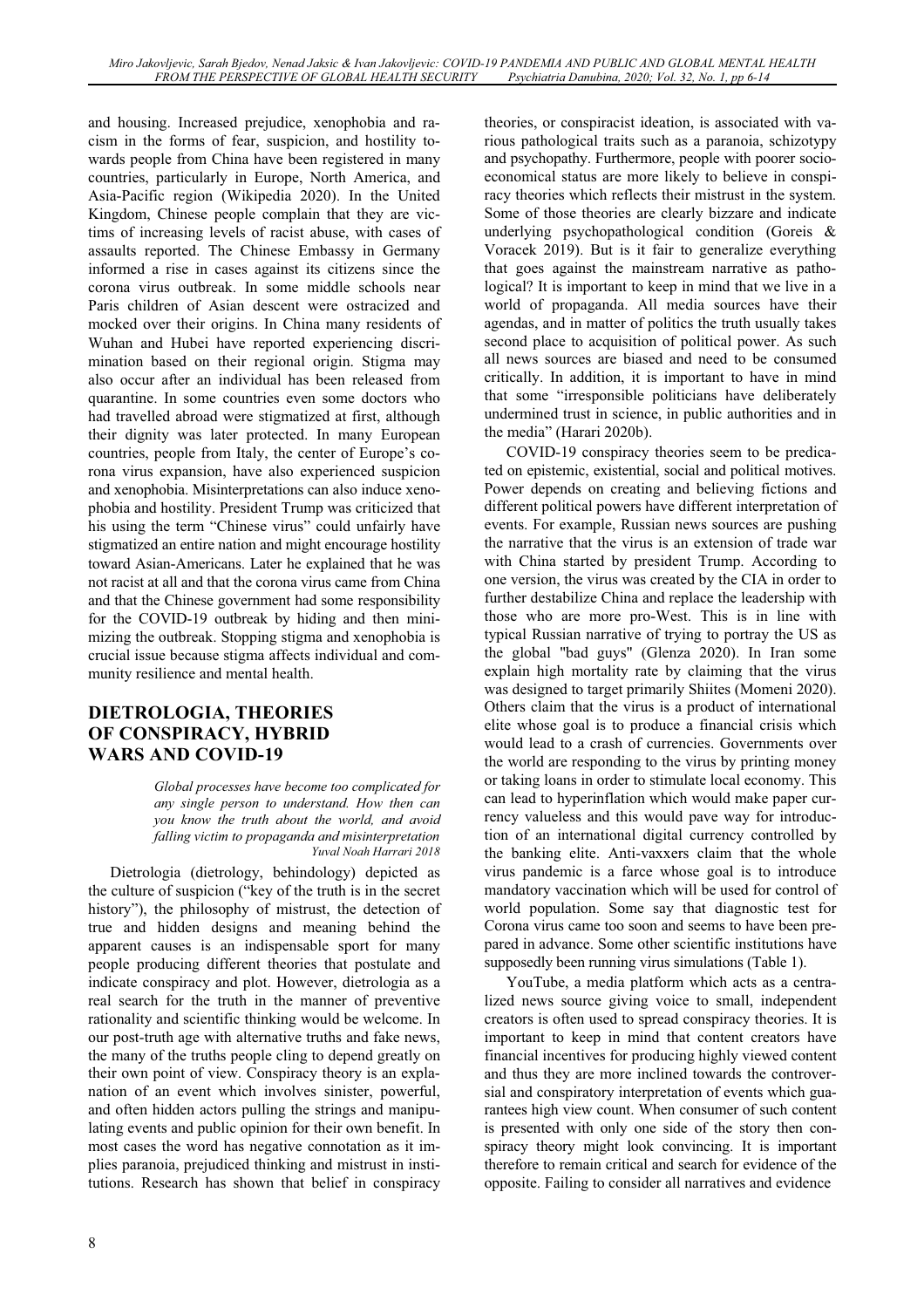**Table 1.** The COVID-19 pandemic within US-China-Russia strategic, political, and economic competition – some examples

Hudson Institute hudson.org

- John Lee: Combating China's COVID-19 propaganda offensive to undermine the United States on the global stage
- Peter Rough: How China is exploiting the coronavirus to weaken democracies
- Lewis Libby: To protect the future, hold China to account
- Nate Sibley: Failure to confront China's corruption will exacerbate coronavirus crisis

Other sources

- Jessica Glenza: Coronavirus: US says Russia behind disinformation campaign
- Iranian Scholar Hossein Momeni: COVID-19 Is Man-Made, A Weapon That Targets Shiites, Muslims, Iranians
- AS English: Covid-19: Who is Charles Lieber, the man conspiracy theorists say created the coronavirus. April 5, 2020 https://en.as.com
- Service RF: Why did a Chinese university hire Charles Lieber to do battery research? Posted in: Asia/Pacific, People & Events, Scientific Community doi:10.1126/science.abb1644 https://www.sciencemag.org
- Conspiracy theories (Wikipedia 2020):
	- <sup>-</sup> *Chinese biological weapon:* Accusation from United States, United Kingdom, India, Ukraine;<br><sup>-</sup> *US biological weapon:* Accusation from Russia Jran, China, some Arab countries, Philippines
	- í *US biological weapon:* Accusation from Russia, Iran, China, some Arab countries, Philippines, Venezuela

they present leads to prejudiced thinking. Best cure for negative sides of conspiracy theories isn't censorship but open mind for all interpretations and aversion to prejudiced thinking. It is widely recognized that conspiracy theories may be very detrimental for social relations, peace and harmony as well as for public and global mental health. They can influence people's health choices, instigate xenophobia and racism in societies and trigger violent social behavior (Abaido & Takshe 2020). In addition, they may also instigate psychological war. The COVID-19 crisis is an important test: to trust scientific data and healthcare experts or unfounded conspiracy theories and self-serving politicians (Harari 2020b). Winning the war against COVID-19 pandemic requires control of narratives regarding its scientific and clinical attributes and pandemic containment efforts (Garret 2020).

#### **COVID-19 as a hybrid warfare**

The changing dynamics of our world also changes the war modalities adding the new modes such as hybrid war, bio-war, cyber war, etc. The COVID-19 as a hybrid warfare has two different meanings, as a war between countries using coronavirus and a war against coronavirus. The concept of hybrid warfare emerged just after the 2006 Lebanon War as a way to categorize and define unforeseen threats on that battlefield (Bauman 2020). The COVID-19 has instigated many earth-shattering geopolitical effects opening immensely serious questions about biopolitics, bio-weapon, and hybrid-war. The story about COVID-19 as a hybrid warfare started when some Chinese and Iranian officials declared that the coronavirus was created in the US military laboratories as a biological weapon in order to undermine economy of these countries (Savin 2020). Chinese hefty humanitarian support to Iran using Mahan Air, an airline under Trump administration sanctions can be mis/interpreted as a provocation to US politics. The Chinese foreign ministry spokesman Zhao Lijian claimed that the US military brought coronavirus to

China during the Military World Games in Wuhan, China, in October 2019 where the Pentagon sent 17 teams with more than 280 participants and other staff members (Savin 2020, Mahar 2020). It is interesting that in 1981 an American fiction author Dean Koontz described in his book "The Eyes of Darkness" the virus Wuhan-400 as the most dangerous biological weapon which spread throughout the world (see Mahar 2020). According to Dany Shoham, a former Israeli military intelligence officer said that Wuhan Virology Institute is involved in Beijing's covert bio-weapon program (Mahar 2020). CBC News published the story that two Chinese spies stole the coronavirus from Canada's Infectious Disease Facility Laboratory (see Mahar 2020). Mis/information appeared on Facebook that George Soros was the owner of the WuXi Pharma Lab located in Wuhan where COVID-19 was developed and conveniently broke out.

The COVID-19 hybrid warfare was depicted as a confrontation between Malthusianism and social Darwinism political philosophy led by the Trump-Johnson-Bolsonaro axis and the requalification of public health as a fundamental tool promoted by China, South Korea and Italy (see Escobar 2020).

The coronavirus is defined as a hybrid warfare threat because humans carry and spread the virus which wages war against humans so that we can design defeat mechanisms to neutralize the threat (Bauman 2020). Defeat mechanisms involve 1. attrition: quarantine operations and self-isolation to minimize the spread of viruses, 2. dislocation: offensive operations to prevent the enemy to seize the initiative, e.g, closing borders, city lockdown, curfew, shutdowns of schools and public gatherings, etc. and 3. disintegration: vaccine operations which provide a more permanent solution to bioweapon (Bauman 2020). We share Bauman's (2000) hope that "by working together and cross-sharing strategies and knowledge, we as a nation and global community can quickly eradicate this threat".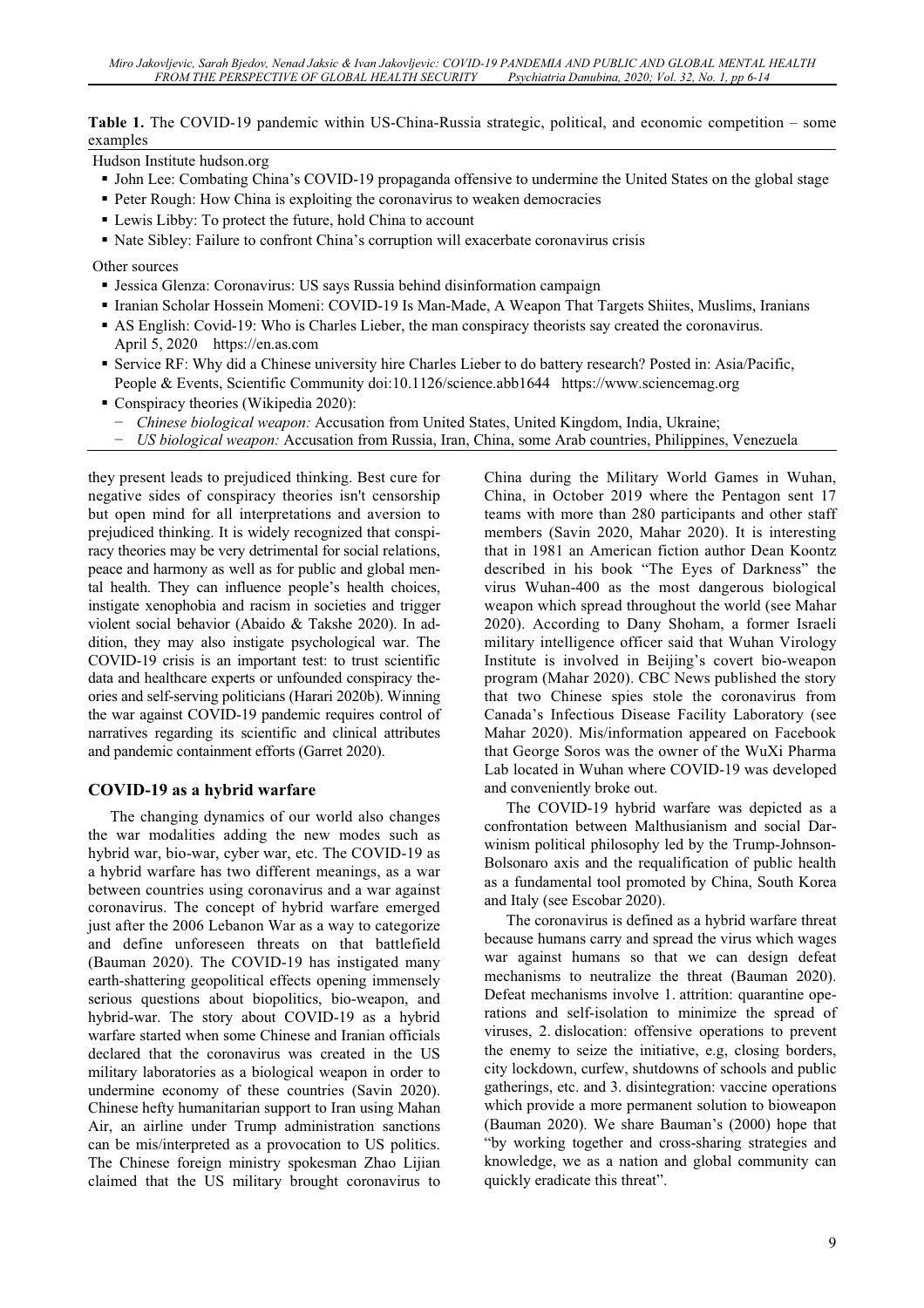We are still not able to comprehend the COVID-19 consequences for the future of our world. The whole global economy has been undermined by corona virus of unknown origin. The question is: Is it just a coincidence or part of a possible, the hybrid-war's massive psy-op creating the geopolitical and social engineering environment for full-spectrum dominance (see Escobar 2020). Xenophobia, isolationism, conflicts, divisions and global distrust and disunity are dangerous characteristics of the international system.

#### **GLOBAL PROBLEMS NEED GLOBAL SOLUTIONS: COMPASSIONATE SOCIETY AND EMPATHIC CIVILIZATION**

*We can reasonably quarantine infected individuals, but we should not squander our social and moral capital by quarantining whole communities Bursztajn 2020* 

Humankind has always been divided into diverse civilizations characterized with different, commonly irreconcilable views on world (Harari 2018). The fundamental question now is: Why Europe and US, not Asia are the epicenters of COVID-19 pandemic?

COVID-19 crisis can reorder our world in dramatic ways, for better or worse. It may force us to reconsider ourselves and our world, who we are and what values we follow, it could incite us to rediscover better version of ourselves. It may induce the rising of human goodness: empathy, compassion, altruism, generosity of spirit and action in order to improve the world that is commonly a hostile place, full of conflicts and dangers.

Efficient protection from COVID-19 comes from the global solidarity and sharing of reliable scientific information and knowledge that prevent theories of conspiracy and psychological battles. The spread of epidemic in any country endangers the whole humankind inducing pandemic.

COVID-19 crisis can be effectively overcome only in spirit of mutual respect, trust and global co-operation (see also Harari 2020b). All countries need to share information globally and humbly seek advice and help. Global co-operation is crucial in production, clinical trials and distribution of medical equipment like anti-COVID-19 drugs and vaccines, testing kits, respiratory machines, etc. Rich countries should be willing to help poorer countries sending them medical equipment and drugs. Countries currently less affected should send medical resources to the worst-hit countries like Italy and Spain, like China did it. Given the long-lasting global nature of the economy and supply chains, there is an urgent need for a global plan of action. International travels should be only in function of fighting against COVID-19 crisis. As every crisis is also an opportunity for better future let's hope that COVID-19 pandemic will help humankind realize the importance of public and global health and building of compassionate society and empathic civilization. Humankind is at the cross-roads: to travel down the route

of global disunity, selfish society, and narcissistic and paranoid psycho-cultures or to choose the path of global solidarity, humanistic psycho-culture, and empathic civilization (see Jakovljevic et al. 2019).

### **Resilience, not panic, in a time of pandemic**

*Wind extinguishes a candle and energizes fire Nassim Nicholas Taleb, 2012* 

Enduring COVID-19 outbreak is one thing, what about benefiting from it? Fortunately, on the internet one can find papers like "Resilience, not panic, in time of pandemic" (Bursztajn 2020) inspiring a model of communal resilience, hope and empathy.

In the crisis like this one with COVID-19, people are prone to discover hidden resilience potentials of altruism, empathy, trust and amity and help one another. Resilience is individual and group/community ability to withstand, recover and even grow and be stronger after stress, adversity, crisis, disease and disaster (Jakovljevic 2018). In COVID-19 context one can think on four levels: on the individual level, on local community level, on national level, and at the global level. Different communities and cultures have different inherent characteristics and mechanisms which determine how well they can resist the negative effects. Resilient societies, like resilient families, depend on their members' ability to create and maintain good relationships based on human dignity, respect, cooperation, compassion and empathy. Moral psychology shows that empathy acts as social glue, increases cohesiveness and cooperation between individuals as well as between communities and societies.

Due to COVID-19 pandemic many people are afraid, anxious, in panic, angry, uncertain, depressed, and without confidence in their national leadership. Criminals of all species, involving cyber criminals, take advantages of the crisis. But opposite the dark side of selfishness, individualism, disunity and evil, we have witnessed the images of solidarity, altruism, empathy. Health workers have shown an incredible commitment to their patients, sometimes in apocalyptic conditions. In Italy 51 doctors have died from COVID-19. Ordinary people have organized to help vulnerable, poor and helpless neighbors. Examples of international solidarity, with the sharing of resources, information, and expertise from countries further ahead in the epidemic, or with better results in controlling the spread (The Lancet editorial 2020) are encouraging. Medical staff from China, Russia and Cuba came to Italy to help their colleagues. China sent 2,300 big boxes full of masks followed by the message: "we are waves from the same sea, leaves from the same tree, flowers from the same garden". WHO has launched the COVID-19 Solidarity Response Fond which has raised more than 70 million US dollars (The Lancet editorial 2020). In a pandemic, the best approaches and measures are those that protect all members of the population and promote collective resilience and antifragility. Now is right time to see an opportunity to rise up and make the world a better place moving forward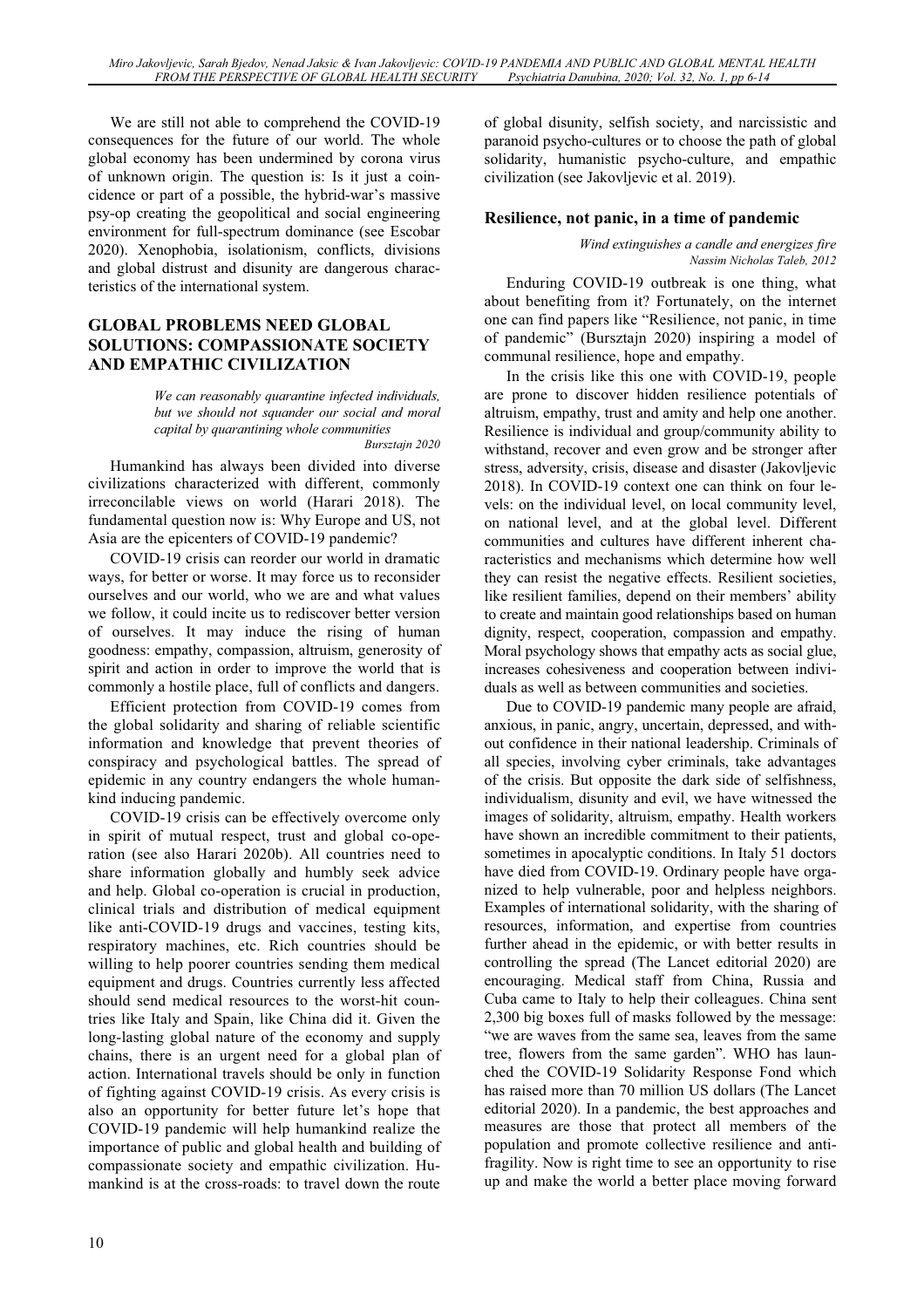and start creating anti-fragile humans and humankind based on education, confidence/trust, thoughtfulness, empathy and good leadership. The concept of global health security represents a new determination by, or on behalf of, human society to protect itself from the health impact and social disruption caused by outbreaks of infectious diseases (WHO 2018). The WHO has the six mains functions within the United nations 1. providing leadership on matters critical to health and engaging in partnerships where join action is needed; 2. shaping the research agenda and stimulation the generation, translation and dissemination of valuable knowledge, 3. setting norms and standards and promoting and monitoring their implementation, 4. articulating ethical and evidence-based policy options, 5. providing technical support, catalyzing change, and building sustainable institutional capacity, and 6. monitoring the health situation and assessing health trends.

Different cultures, involving psychoculture, underlying beliefs, values, practices, traditions play one of crucial roles in public and global security.

#### **Story about empathic civilization and COVID-19**

*Cooperation and partnership are the only route that offers any hope of a better future of all humanity Kofi Annan* 

Despite the intensive globalization and an attractive idea of global humanistic self/mind and empathic civilization the world is still divided into rival nations, religions, states and alliances, with confronting ethics and interests and many war conflicts (Jakovljevic et al. 2019). From global mental health perspective one can say that our world is suffering from divided self (us versus them in many forms) and multiple identity disorder with multiple identifying confrontations at political, economic, military, religious and psycho/cultural levels (Jakovljevic et al. 2019). COVID-19 pandemics as global joint enemy strengthen growing feeling that our world has got to change, but the question is how. Humans are story-tellers, narrators who live their lives in relationships and connect with one another and cooperate through the stories they create, tell and live (see Jakovljevic & Jakovljevic 2019). The stories human beings tell about themselves not only describe themselves, their experiences and life values and philosophy but also shape their lives, telling and listening stories they recognize themselves in the stories of others, and others in their stories. Our ability to create, live and tell a coherent, hopeful and self-actualizing story of our life as well as to create world-views or models of the world, based on knowledge, intelligence, beliefs, and social relationships (see Gilbert 2013) are fundamental components of our collective well-being and mental health. We also give meaning to our lives, our families, our nations and the world by the stories we tell ourselves and each other, hence we define our experiences, history, culture, civilization and destiny at both material and symbolic levels. At symbolism level it is interesting that Saint Corona was a Christian killed in 165 AD during the rule

of Marcus Aurelius and has been respected for centuries as one of the patron saints of pandemics (Escobar 2020). So, the question is whether global fighting against coronavirus is going to instigate pawing the path to the global mind, compassionate societies and empathic civilization. Here is useful to remind on Victor Hugo's quote that "nothing is more powerful than an idea whose time has come" and ask about the concepts of global mind and global brain (see Malone 2019).

We agree with Harari's (2020) opinion that "today humanity faces an acute crisis not only due to the coronavirus, but also due to the lack of trust between humans. To defeat an epidemic, people need to trust scientific experts, citizens need to trust public authorities, and countries need to trust each other". Without global solidarity, empathy, trust, cooperation and unity, humankind will be the victim of pandemics like COVID-19, and even the worse ones. At present the fundamental battle takes place within humanity itself for compassionate society and empathic civilization. We are used to thinking about public health in national terms, but it is quite clear now that we should think in terms of global health and global mental health together. Now we face two options for the future. The first one is "Big brother is watching you" totalitarian surveillance and control with harsh punishments, and the other one is global solidarity based on compassionate society and empathic civilization. With regards to the COVID-19 one method, due surveillance technology, is for the government to monitor people and punish those who break the rules of guidelines. The other way that seems now as utopia is to educate, cultivate and empower people in spirit of compassion and empathy of humanistic self and collective/global mind. A self-motivated and well-educated empathic population in compassionate democratic community should have been more efficient and powerful than a policed, ignorant population in autocratic, selfish and tyrant society (see also Harari 2020b).

Successful, resilient anti-fragile global world without scapegoating and conspiracy as well as successful, resilient and-anti-fragile families, depend on their members' ability to repair relationships when there have been ruptures and conflicts between people. When this fails, fight, clashes and wars, including those with bioweapons erupt and some parts of the world become hostile places full of dehumanized enemies, dangers and deaths. The foundation to resolving the crucial problems is to use empathy, restorative justice and mentalization to understand the other party what means that both or all sides have values, dignity and respects and their attitudes and actions have meaning (see Gerhardt 2010).

The family model sounds attractive, but it is not easy to be applied to the society, particularly to the future global world society. The question "can we really all be one big family" (Gerhardt 2010) has been asked by many humanistic scientists and intellectuals and followed with different answers: Impossible, it is an utopia; Maybe yes; Perhaps not, or Perhaps not yet. What is certain and sure at present we are in an urgent need to work on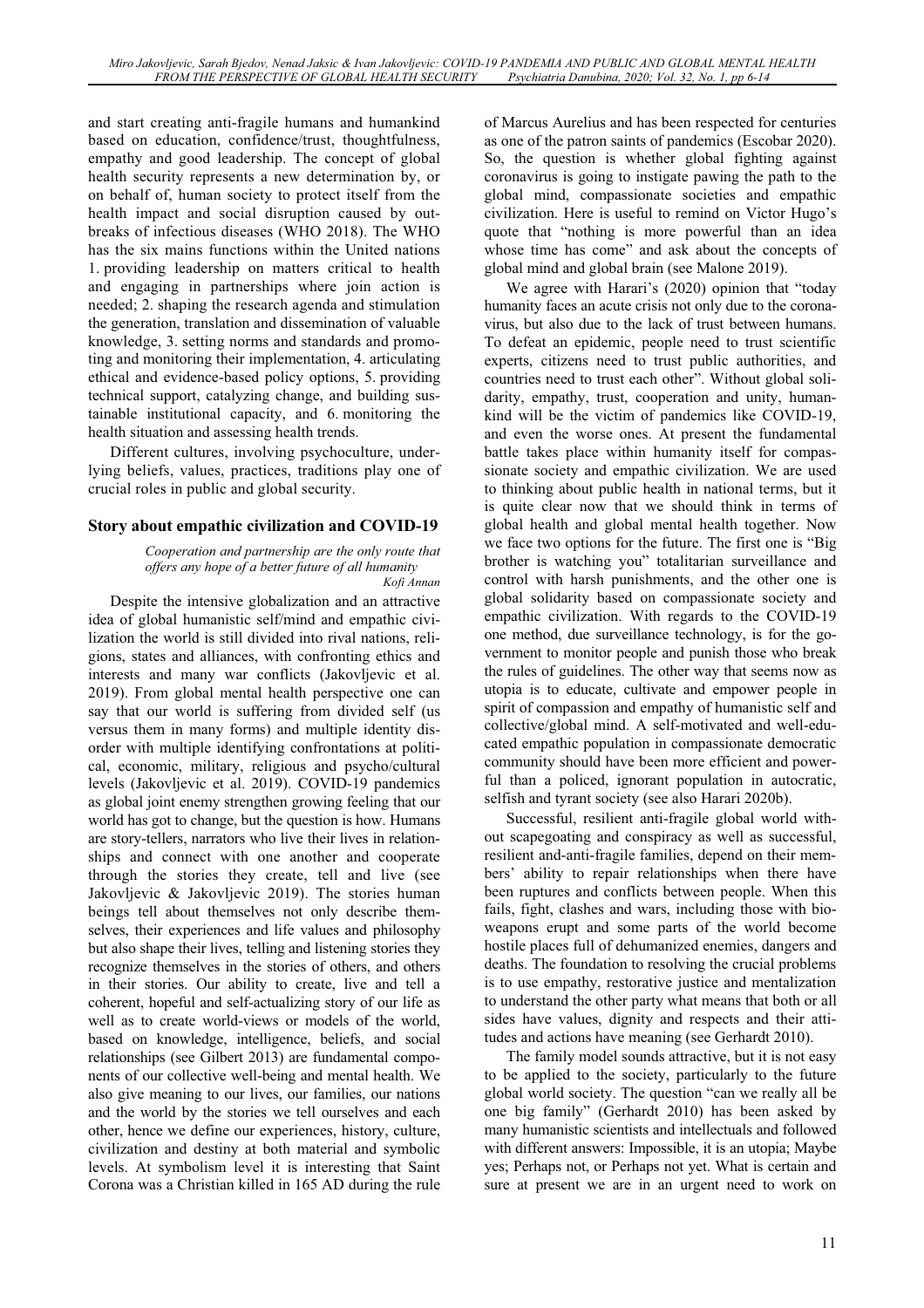building a more compassionate, and less selfish communities and societies (Gerhardt 2010). Possible pillars or cornerstones of future compassionate society and empathic civilization could be *agape*, a gentle, unselfish, dutiful, all-giving, altruistic, often spiritual love and *storge*, an affectionate companionate, deep and special friendship, brotherly, sisterly, friendly kind of love (see Fisher 2004). Concepts like empathic civilization, noosphere, global brain and global mind sound to many as science fiction, vague mysticism or naïve wishful thinking. According to the concept of "the logic of human destiny" there has been a general tendency for humans to form larger and larger communities that lead to a net improvement in human welfare (Wright 2000). The artificial intelligence and computer super-minds are growing dramatically every year what could support forming global super-mind and noosphere as global-scale integration of the people, computers, and other forms of intelligence (Malone 2019). The concept of empathic civilization and global mind involves "the greatest good for the greatest number" and "serving the purpose larger than yourself" (see Malone 2019).

### **What can we learn from COVID-19 crisis for the better future?**

*Knowledge is telling the past, wisdom is predicting the future* 

*W. Timothy Garvey*

Knowledge, empathy, solidarity, cooperation and unity are the key factors to long-term survival and flourishing of humankind. Crisis (greek krinein – to separate and decide) is commonly depicted as a moment of truth, a decisive moment in which we need to make judgments about what is truly important and what is not, about right and wrong, and about molding the present situation into a brighter and more positive future. COVID-19 crisis will fundamentally change our world stressing us to rethink our political, information/media, health-care, and economy systems, social and religious norms and psycho-cultures, our science and our relations to nature and environment (see Panwar 2020). The COVID-19 is a cruel but crucial lesson for the future of humankind reminding us on humanity's biosphere consciousness, an awareness of humans as parts of the earth's system (see Rifkin 2010). Now we have the opportunity to create a new narrative to make the more resilient world and life sustainable and valuable. The Covid-19 shows us that only collective national, international and global efforts can convert zero sum games into positive sum games.

Science and technology are a collective endeavor. The COVID-19 pandemic has revived still utopian dream about the Holy Grail of the open science where research data is shared freely over the Internet. This dream can be achieved only within empathic global society and civilization. Institutions and regulation rules should be changed, psycho-cultures and social habits are to be transformed, the world needs to move forward together as a single unite and cohesive system. The COVID-19 pandemic has provided the perfect backdrop for a renewed clash of civilization (see Macaes 2020). The false dilemma between the two moral systems related to autocracy and democracy; an obeying the authorities moral system that emphasizes duties before rights (Chinese model, Confucian mindset) or a liberal moral system that puts rights before duties (Euro-American model) has appeared (see Macaes 2020). The answer is the both matter, rights associated with duties within global society and empathic civilization where politics, science, religions and people/citizens work together. Everybody has a moral duty to respect life and protect himself/herself, others/neighbors and community. Looking from the public and global mental health perspective empathic human civilization may be achieved "by realizing that Survival of the Most Loving is the only ethic that will ensure not only a healthy personal life but also a healthy planet" (Lipton 2008) (Table 2).

Science alone is not enough to bring the progress (Pinker 2018). The classical philosophy may also aid humanity to regain equilibrium since disaster like COVOD-19 applying the 5 factors model (table 2). It is very important to recognize logic/cognitive biases, particularly so called confirmation bias seizing upon information that confirms own preferred hypothesis or proposal. Systematic approach should be preferred over partial solutions in order to prevent virus transmission instead following its spread. There is no time "to wait and see" when the progression of virus is exponential because wait means waste of time. The COVID-19 requires a war-like decision-making, massive and prompt mobilization, identification of priorities and activities.

**Table 2.** What to do in order to prevent and overcome pandemics What could we learn from the COVID-19 (Cheung 2020, Jakovljevic & Jakovljevic 2019, Lipton 2008)

- **Telos** (teleology); clearly define goals of collective protection of life and health; make vision of the desirable future
- **Logos** (logic of transdisciplinary integrative science ); a tool for reason and effective systems thinking and network theory to determine causes, possible courses, and how to achieve desired outcome - take all seriously, and act quickly; make test extensive and affordable, trace and isolate, practice early physical distancing
- **Pathos** (emotions): optimism, trust, compassionate, empathy and altruism to prevent fear, panic, untrust, theories of conspiracy
- **Mythos** (new narrative, compassionate society and empathic civilization's story; effective public relations keep the people well-informed and on side. show that policies are based on scientific evidence)
- **Ethos** (cohesive ethics of pluralism) define what are good and desirable virtues and values, as well as what is bad (what to escape); global, universal ethics "Survival of the Most Loving" (Lipton 2008), ethics of duty associated with rights)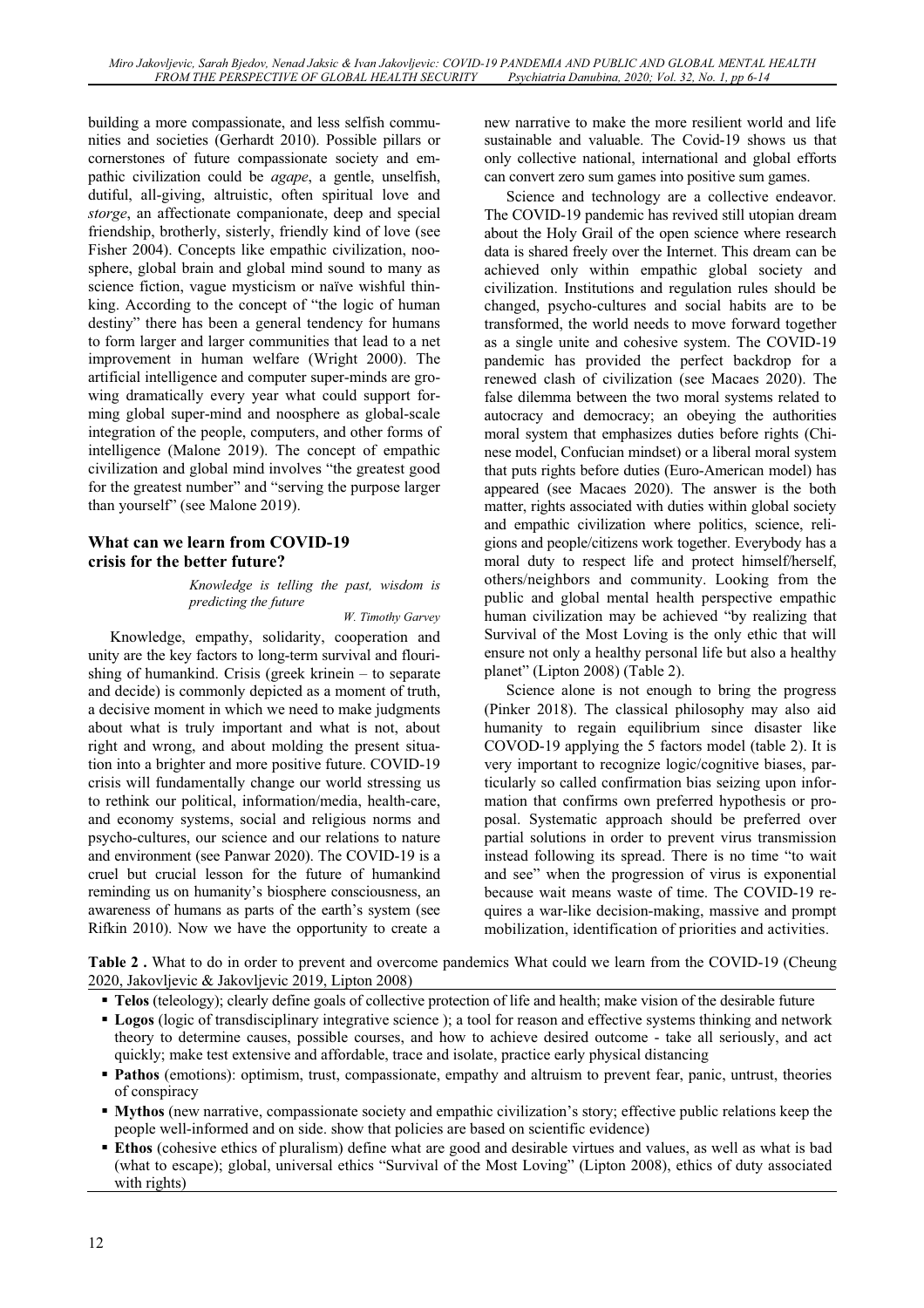The approach should be coordinated as a coherent system of the measures taken simultaneously and complementary. The art and practice of learning organization with quickly recognizing, both successes and failures and the readiness to change actions and policy accordingly is crucial issue. Experiences from Italy (see Pissano et al. 2020) as well as from other EU countries including Croatia confirm former observations and recommendations. Only multi-disciplinary and transdisciplinary efforts and multidimensional activities can convert zero sum games into positive sum games. Empathy is a fundamental ingredient that makes cooperation and civilization wishful, possible and necessary. Coronavirus has pointed to the dark side of globalization which has facilitated dangerous viruses to travel quickly in humans anywhere in the world with devastating effects. Humanity has to take responsibility for its actions, so globalization, as we have known it, must be tamed and turned into glocalization (see Ali 2020), the individual and collective behavior and practice of business according to both local and global considerations. COVID-19 is a wake up call for greater global empathic solidarity, good scientific education, trust between people and public authorities, and better international cooperation, all that because of new emergencies and false dichotomies rolling on the horizon.

# **CONCLUSIONS**

The crucial message of this paper is that we should reexamine and improve our basic understanding of how human society and global world operate from the multidisciplinary and trans-disciplinary scientific approach. Mental health sciences could help to make progress in building compassionate society and empathic civilization which would be more effective in preventing and overcoming epidemics and other global threats to humankind. Humankind survival will depend on how we treat each other and cooperate on the family, state and global world level. Promotion of global mental health is related to the promotion of humanistic self and empathic civilization as well as promotion of public mental health is related to the promotion of compassionate society. The both involve principles "the greatest good for the greatest number" and "serving a purpose larger than yourself". It is probably not possible to create a perfect world, but there is no limit for making it better if we use transdisciplinary integrative scientific knowledge and create global humanistic ethics and minds.

# *Contribution of individual authors:*

- Miro Jakovljevic: concept and design of article, literature searches, writing manuscript, approval of final version.
- Sarah Bjedov, Nenad Jaksic & Ivan Jakovljevic: comments on the concept of article, literature searches, writing some parts of manuscript, approval of the final version.

# *Acknowledgements:* None.

#### *Conflict of interest:* None to declare.

### **References**

- *1. Abaido GM & Takshe AA: COVID-19: Virus or viral conspiracy theories? American Journal of Biomedical Science & Research 2020; 8:122-124 DOI: 10.34297/AJBSR.2020.08.001252*
- *2. Ali A: Covid-19, globalization & glocalization.Cpþpmbo Telegraph March 2020, io colombotelegraph.com*
- *3. Baumann J: Using hybrid-warfare defeat mechanisms to fight the coronavirus and counter future bioweapons, A novel approach. Small Wars Journal. https://www.smallwarsjournal.com*
- *4. Bursztajn HJ: Resilience, not panic, in time of pandemic. Psychiatric Times 2020, March 3; psychiatrictimes.com*
- *5. Cheung H: Coronavirus; What could the West learn from Asia. BBC News, 21. March 2020 bbc.com*
- *6. Dong L & Bouey J: Public mental health crisis during COVID-19 pandemic. China. Emerg Infect Dis 2020; vol 26; original publication date 3/20/2020 https://doi.org/10.3201/eid2607.200407*
- *7. Escobar P: COVID-19: China locked in Hybrid war with US. Consortium News March 20, 2020; 26. www.consortiumnews.com The article is from Asia Times*
- *8. Farmer B: The COVID-19 mental health crisis: expect depression, anxiety and stress disorder, researchers warn. The Telegraph, 25 March 2020 co-uk.cdn.ampproject.org*
- *9. Fisher H: Why We love The Nature and chemistry of Romantic Love. Henry Holt and Company, New York, 2004.*
- *10. Garret L: COVID-19: the medium is the message The Lancet 2020; 395:942-943 DOI: https://doi.org/10.1016/S0140-6736(20)30600-0*
- *11. Gerhardt D: The Selfish Society How we all forgot to love one another and made money instead. Simon & Schuster, London, UK, 2010*
- *12. Glenza J: Coronavirus: US says Russia behind disinformation campaign. The Guardian, February 22, 2020. Retrieved from https://www.theguardian.com/world/2020/feb/22/ coronavirus-russia-disinformation-campaign-us-officials*
- *13. Gilbert P: The Compassionate Mind A New Aproach to Life Chhallenges. Constable, London 2013*
- *14. Goreis A & Voracek M: A systematic review and metaanalysis of psychological research on conspiracy beliefs: Field characteristics, measurement instruments, and associations with personality traits. Frontiers in Psychology 2019; 10:205*
- *15. Harari YN: 21 Lessons for the 21st Century. Jonathan Cape, London 2018*
- *16. Harari YN: In the battle against coronavirus, humanity lacks leadership. Time, March 15, 2020a https://time.com*
- *17. Harari YN: The world after coronavirus. Financial Times, March 20, 2020b*
- *18. Hefarty S: The Chinese doctor who tried warn others about corona virus. BBC News, 6 February, 2020. https://www.bbc.com/news/world-asia-china-51364382*
- *19. Hossain MM: Current status of global research on novel coronavirus disease (COVID-19): A bibliometric analysis and knowledge mapping. SSRN Electronic Journal, March 2020 DOI:10.2139/ssrn.3547824*